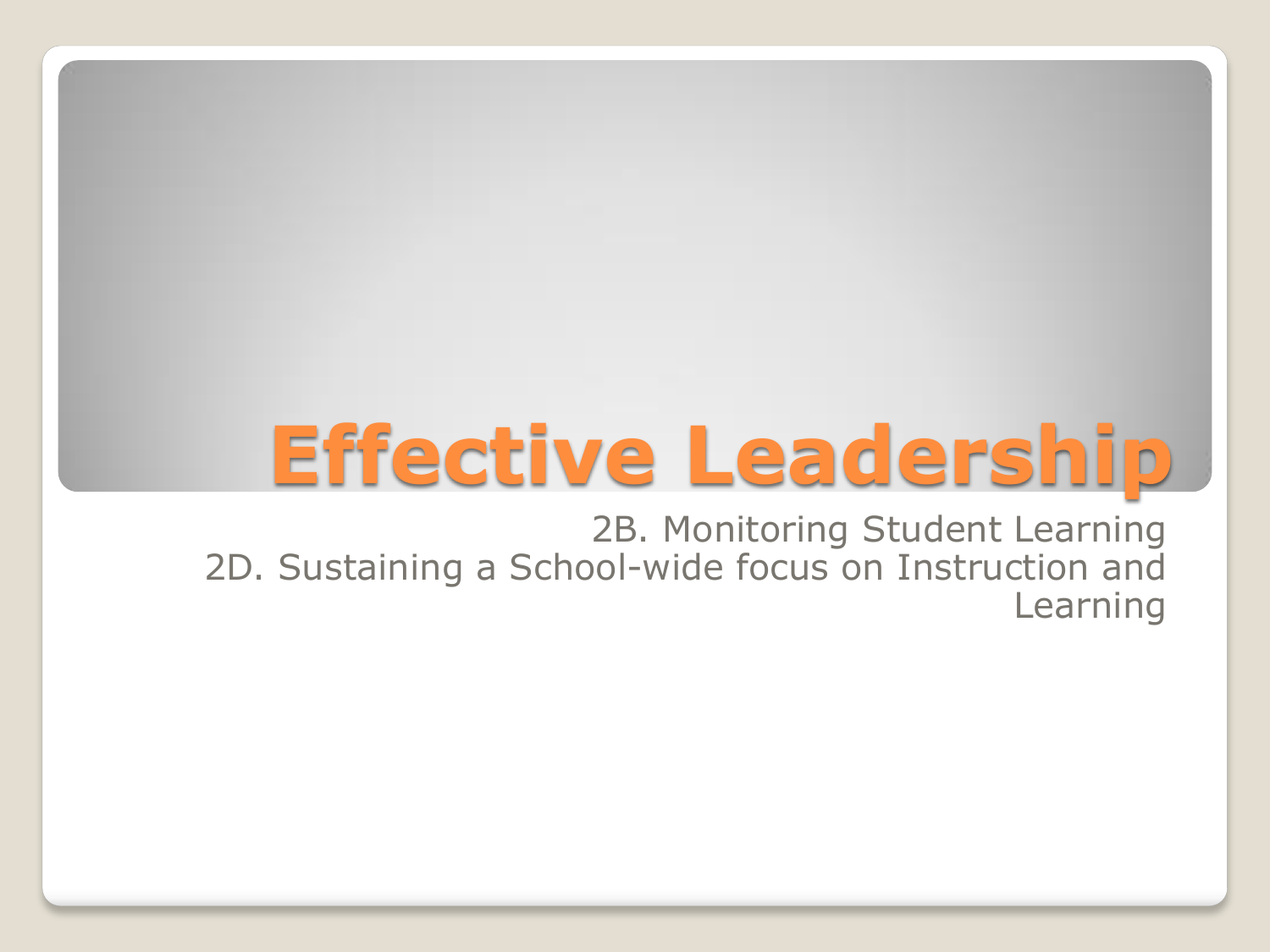#### 2B. Proficient

- The school leader employs collaborative processes that align the teaching, learning and assessment cycle to maximize student learning. Student achievement data is effectively analyzed to inform instructional initiatives.
- 2D. Proficient
	- The school leader applies their knowledge of the district's curriculum design, implementation, evaluation, and refinement process, to model and facilitate the school's development as a professional learning community to maximize student learning.

### **Collaboration is critical for these components!**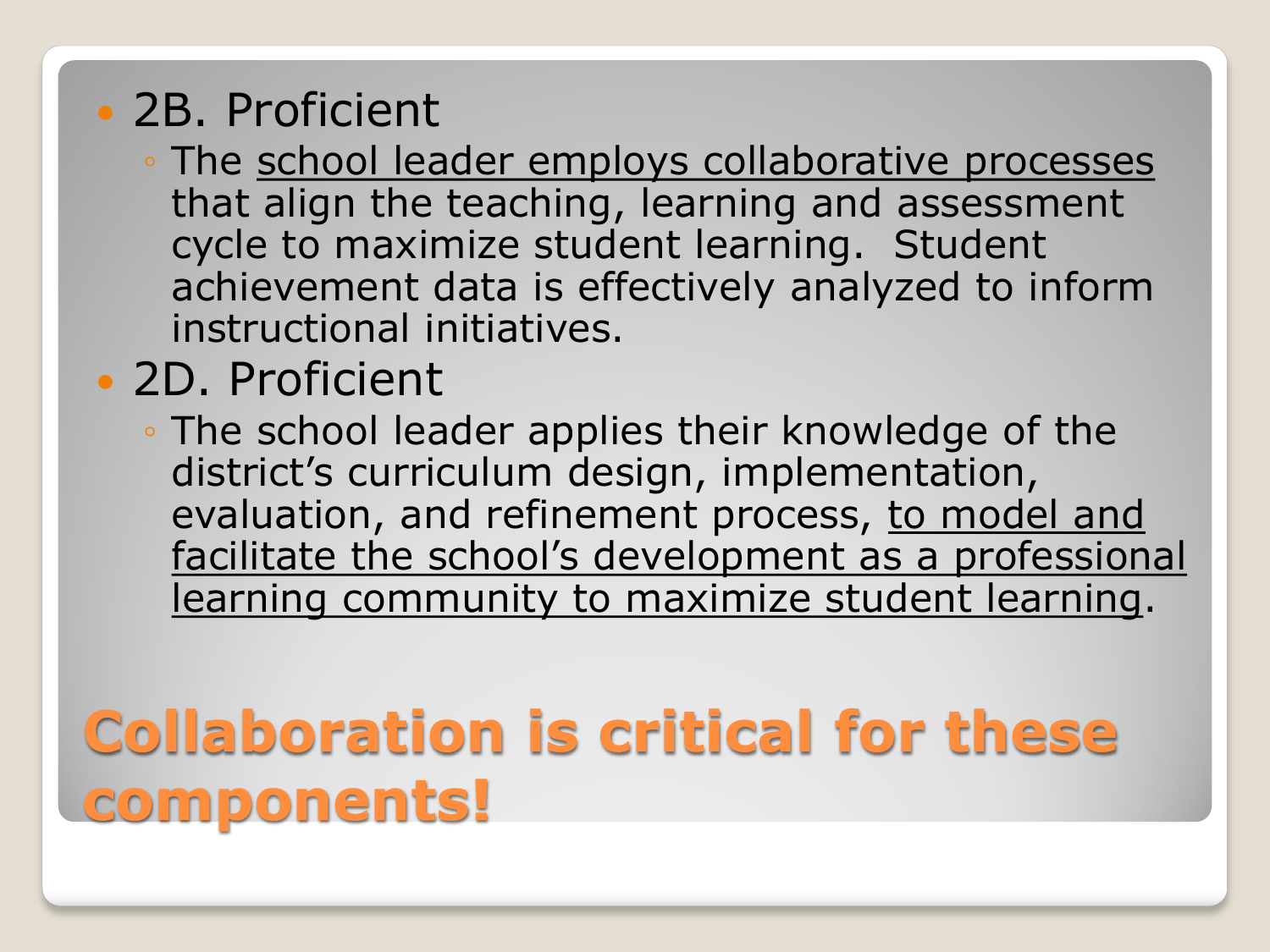- Where is your school at with collaborative teams and practices?
- Individually rate yourself/school with provided survey
- Share your results with the group
	- Step 1 first person reports findings (2 min)
	- Step 2 group asks questions (1 min)
	- Step 3 first person responds to questions (1 min)
	- Step 4 move to next person in group

## **Determining status**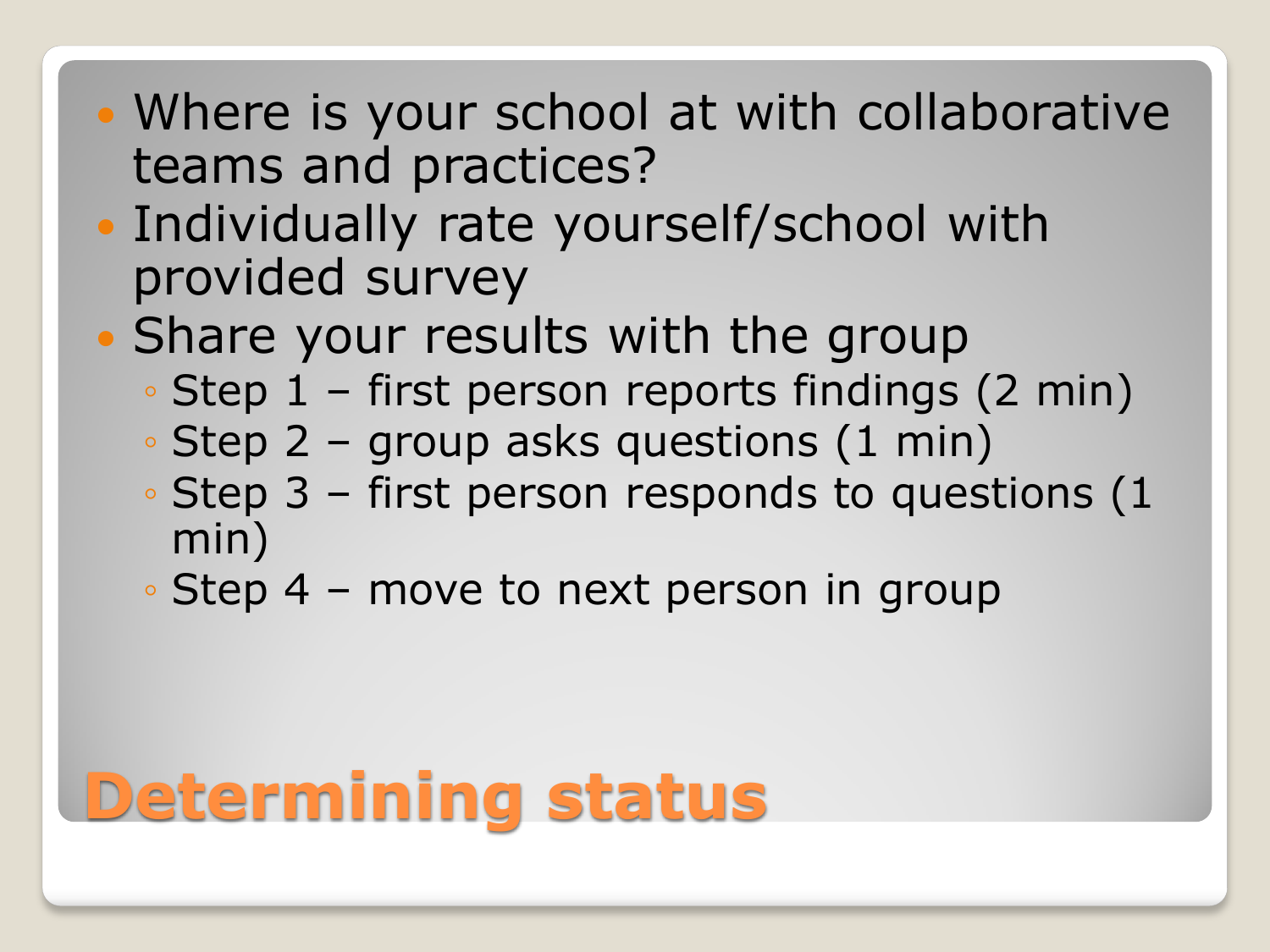- Adlai Stevenson Illinois
- Montgomery County Maryland\*
- Rockwood Missouri
- Schaumburg Illinois
- Sanger California
- Jenks Oklahoma\*
- Iredell-Statesville North Carolina\*

#### \*Baldridge Award winners

### **Benchmarks**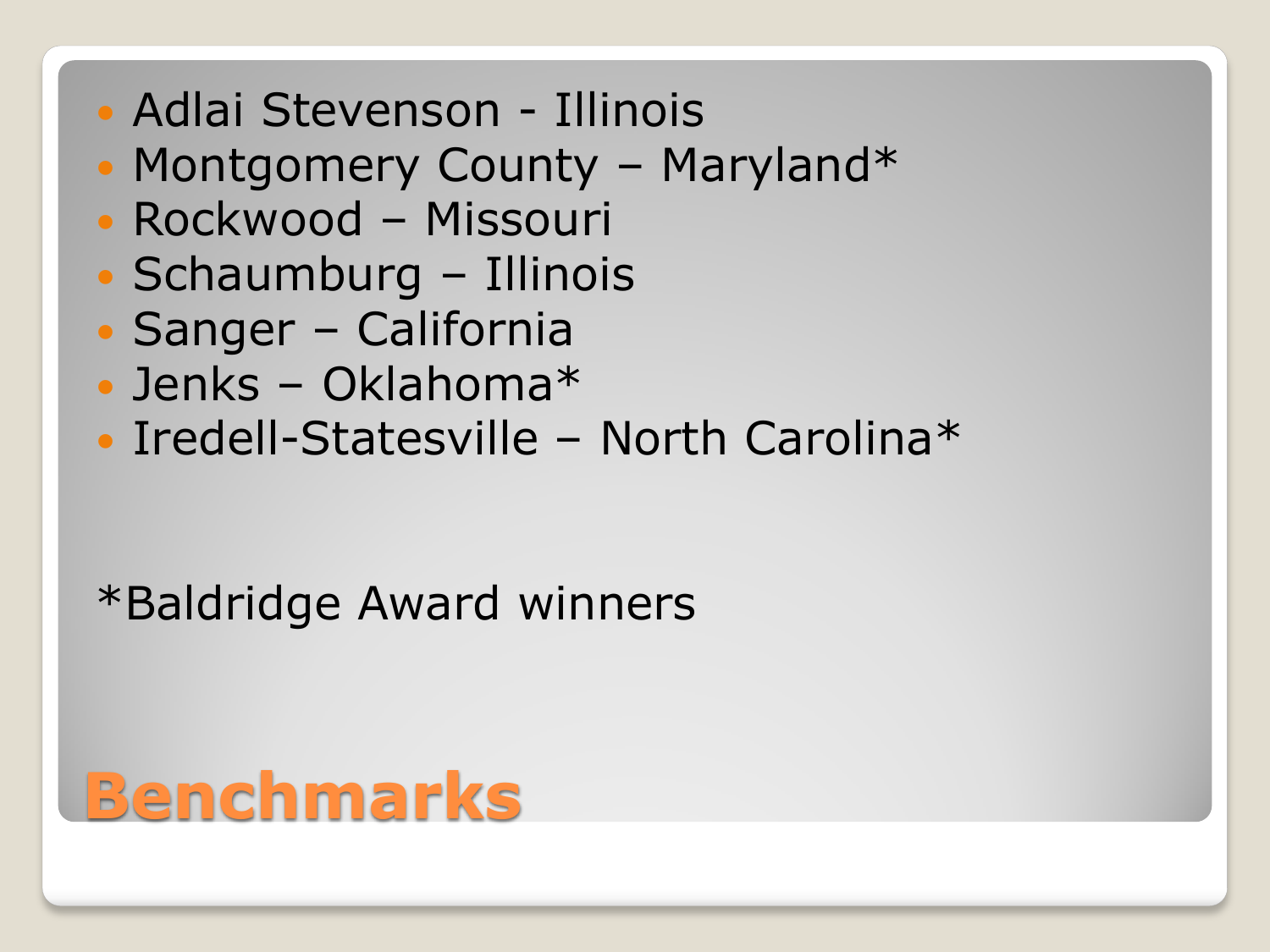- What is a collaborative team?
- Evaluation plan
- Team norms to clarify group expectations
- SMART Goals that are worked on interdependently
- Evidence of student learning to inform and improve professional practice
- Clarifying essential knowledge each student is to acquire
- Establish common pacing
- Develop common lessons
- Organize students into different groups for enrichment or intervention
- Celebrate success

### **Requirements of collaborative teams**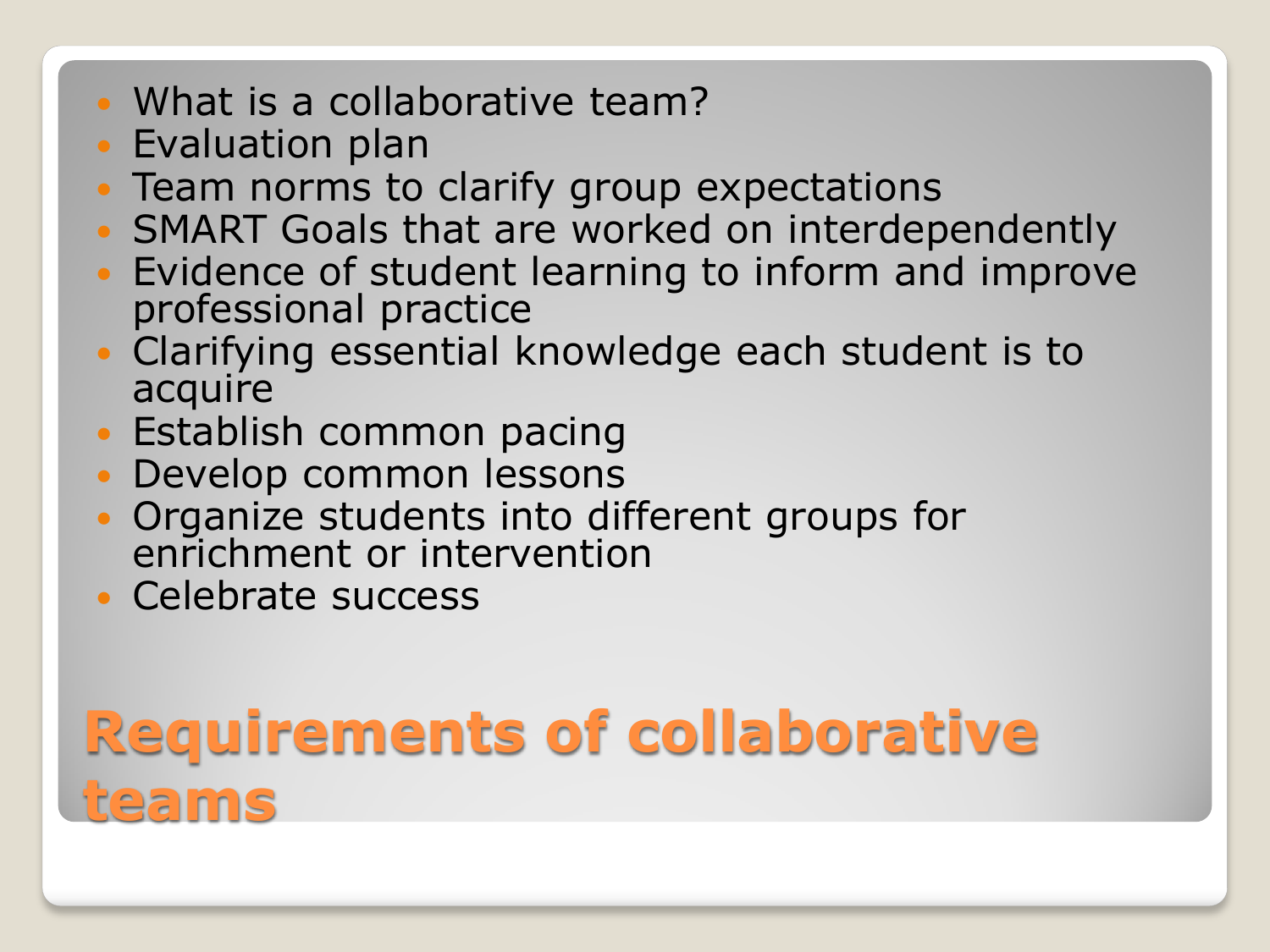#### • Define success

- Define specific data elements, outcomes or artifacts collected, and analyzed
- The 4 questions
- Process systematic

#### **Evaluation of effective collaborative teams**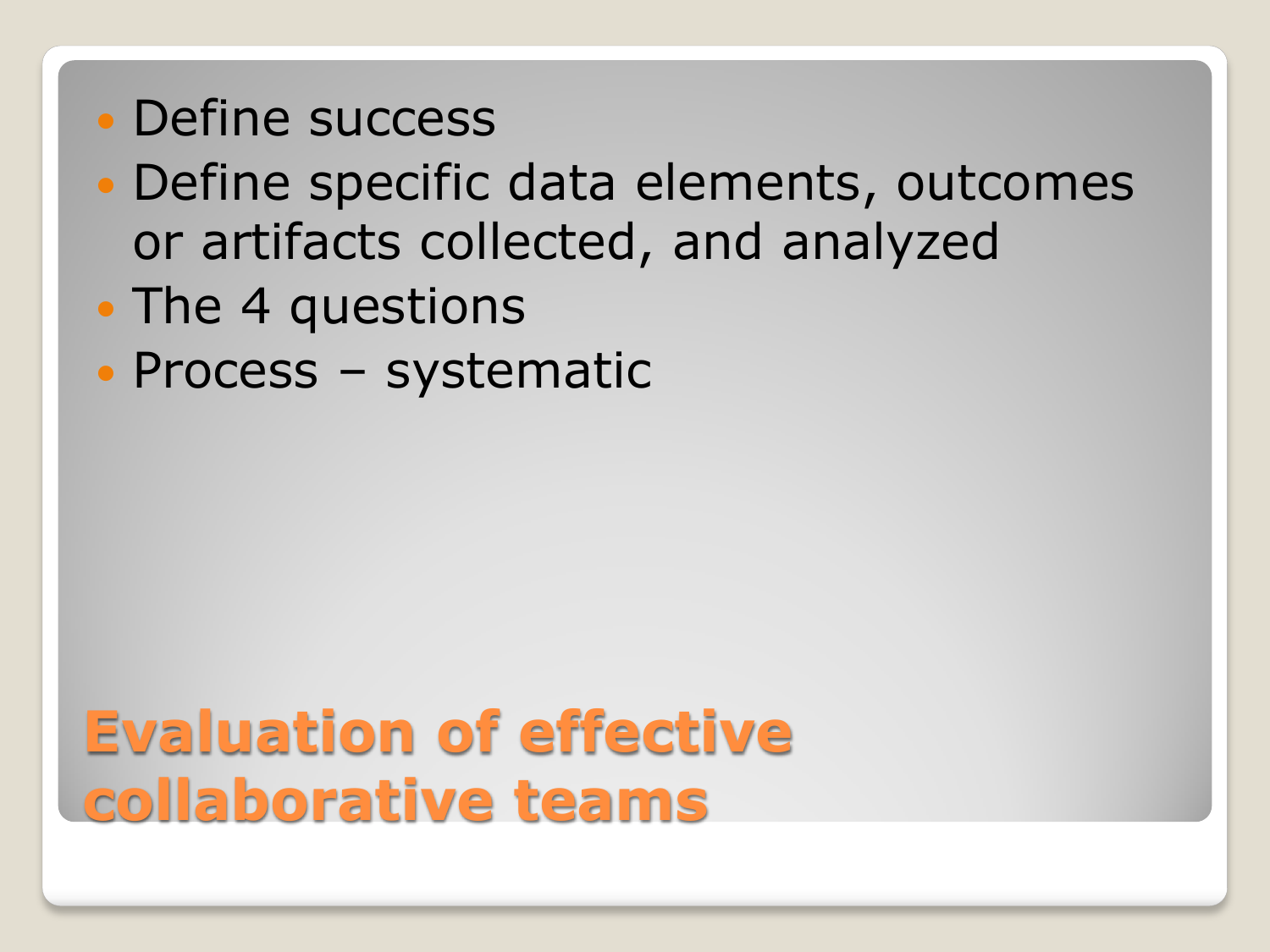- Smart goals and a plan to get there
- PDSA
- **Efficient, focused meetings**
- Results
- Resources:
	- [http://files.solution](http://files.solution-tree.com/pdfs/Reproducibles_CFA/workcycleforteams.pdf)[tree.com/pdfs/Reproducibles\\_CFA/workcycleforteams.pdf](http://files.solution-tree.com/pdfs/Reproducibles_CFA/workcycleforteams.pdf)
	- [http://files.solution](http://files.solution-tree.com/pdfs/Reproducibles_CFA/shorttermcycle.pdf)[tree.com/pdfs/Reproducibles\\_CFA/shorttermcycle.pdf](http://files.solution-tree.com/pdfs/Reproducibles_CFA/shorttermcycle.pdf)
	- [http://files.solution](http://files.solution-tree.com/pdfs/Reproducibles_CFA/shorttermcycle.pdf)[tree.com/pdfs/Reproducibles\\_CFA/shorttermcycle.pdf](http://files.solution-tree.com/pdfs/Reproducibles_CFA/shorttermcycle.pdf)

### **What do you expect of your collaborative teams?**